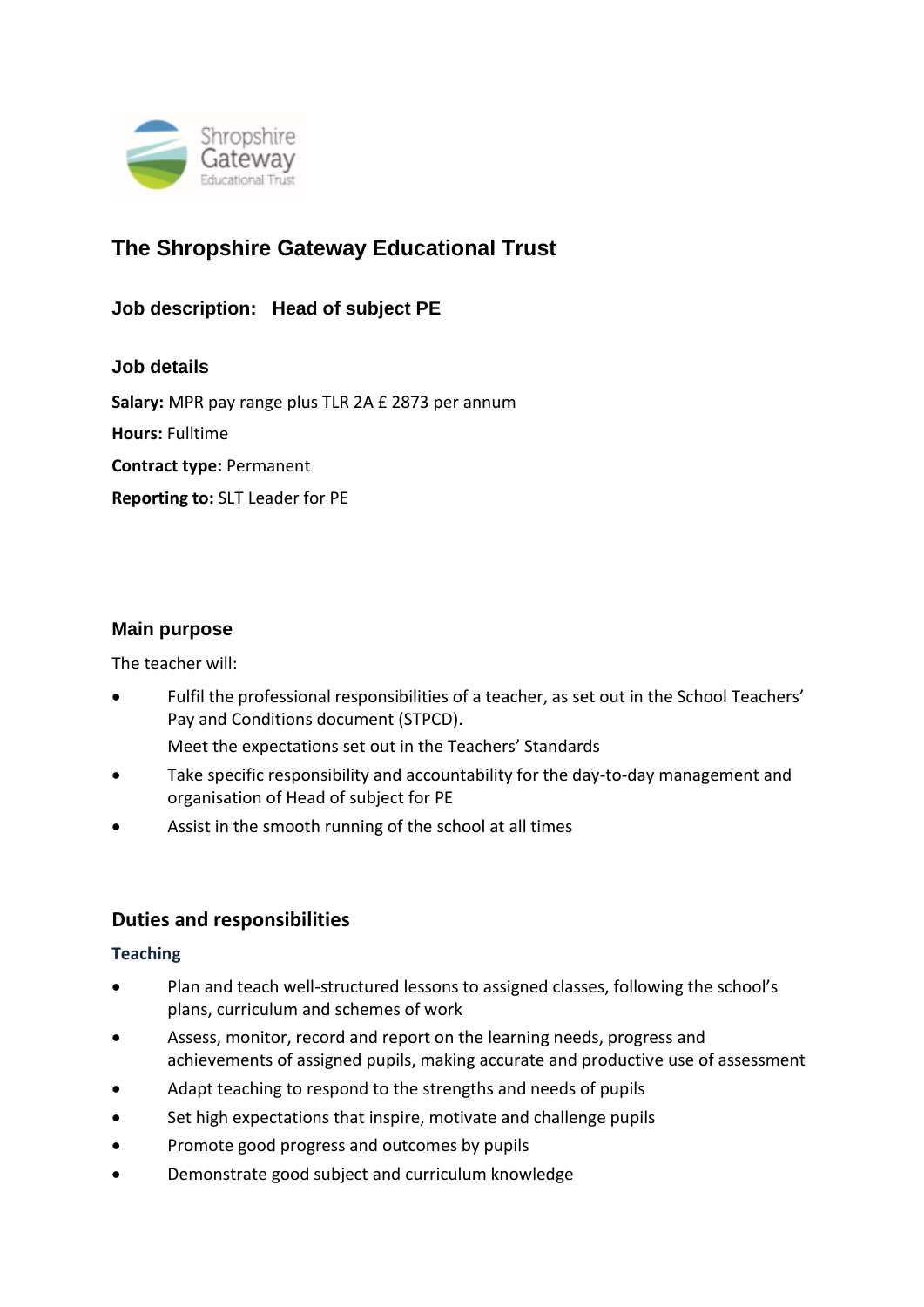- Participate in arrangements for preparing pupils for external tests
- Demonstrate best practice in subject / Key stage, using engaging strategies to boost classroom engagement
- Show knowledge of whole subject / Key stage curriculum, including latest developments
- Offer statistic and practical support to classroom teachers and staff within the subject
- To act as a Form tutor and undertake all of the responsibilities which come with this responsibility
- To contribute to extra-curricular activities actively and effectively supporting the school ethos of 'more than just a school'

# **Teaching and learning responsibility**

- Use professional skills and judgements to provide strategic and practical leadership in their TLR area
- Lead, manage and develop their TLR area, and provide guidance for other teachers, including training, support and advice to improve school practices
- Improve standards within their TLR area across the school, with demonstrable changes for pupils outside of their own classroom or group of pupils
- Provide strategic subject / Key stage leadership, showing up-to-date knowledge of sector trends and developments
- Review curriculum as required, highlight areas where teaching can be broadened and attainment improved, and providing data to the Headteacher or others as required
- Be the voice of your department/subject, ensuring classroom teachers' experiences day basis

# **Whole-school organisation, strategy and development**

- Contribute to the development, implementation and evaluation of the school's policies, practices and procedures, so as to support the school's values and vision
- Make a positive contribution to the wider life and ethos of the school
- Work with others on curriculum and pupil development to secure co-ordinated outcomes
- Provide cover, in the unforeseen circumstance that another teacher is unable to teach
- Ensure teaching and learning within your subject / Key stage is aligned with school ethos, identifying and procedural issues and providing workable solutions
- Provide leadership and learning within your subject/ key stage is aligned with school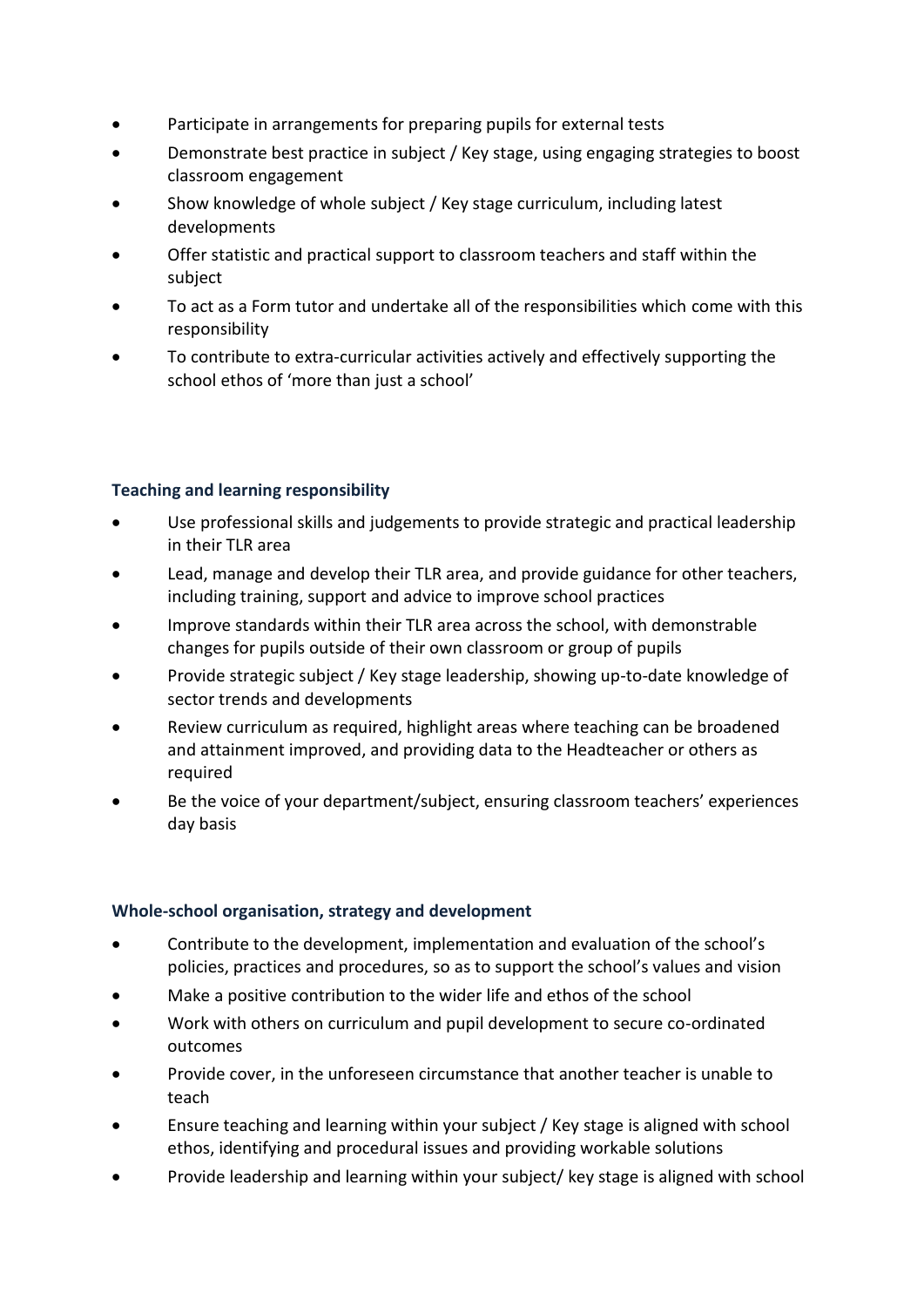• Provide leadership within your department and ensure whole school values are represented and understood.

# **Health, safety and discipline**

- Promote the safety and wellbeing of pupils
- Maintain good order and discipline among pupils, managing behaviour effectively to ensure a good and safe learning environment

## **Professional development**

- Take part in the school's appraisal procedures
- Take part in further training and development in order to improve own teaching
- Where appropriate, take part in the appraisal and professional development of others
- Take part in professional development within your subject / key stage, sharing ways to improve subject teaching with others.
- Lead other teachers in maintaining subject knowledge and latest pedagogical developments

#### **Communication**

• Communicate effectively with pupils, parents and carers

#### **Working with colleagues and other relevant professionals**

- Collaborate and work with colleagues and other relevant professionals within and beyond the school
- Develop effective professional relationships with colleagues

#### **Personal and professional conduct**

- Uphold public trust in the profession and maintain high standards of ethics and behaviour, within and outside school
- Have proper and professional regard for the ethos, policies and practices of the school, and maintain high standards of attendance and punctuality
- Understand and act within the statutory frameworks setting out their professional duties and responsibilities

## **Management of staff and resources**

Deploy resources delegated to them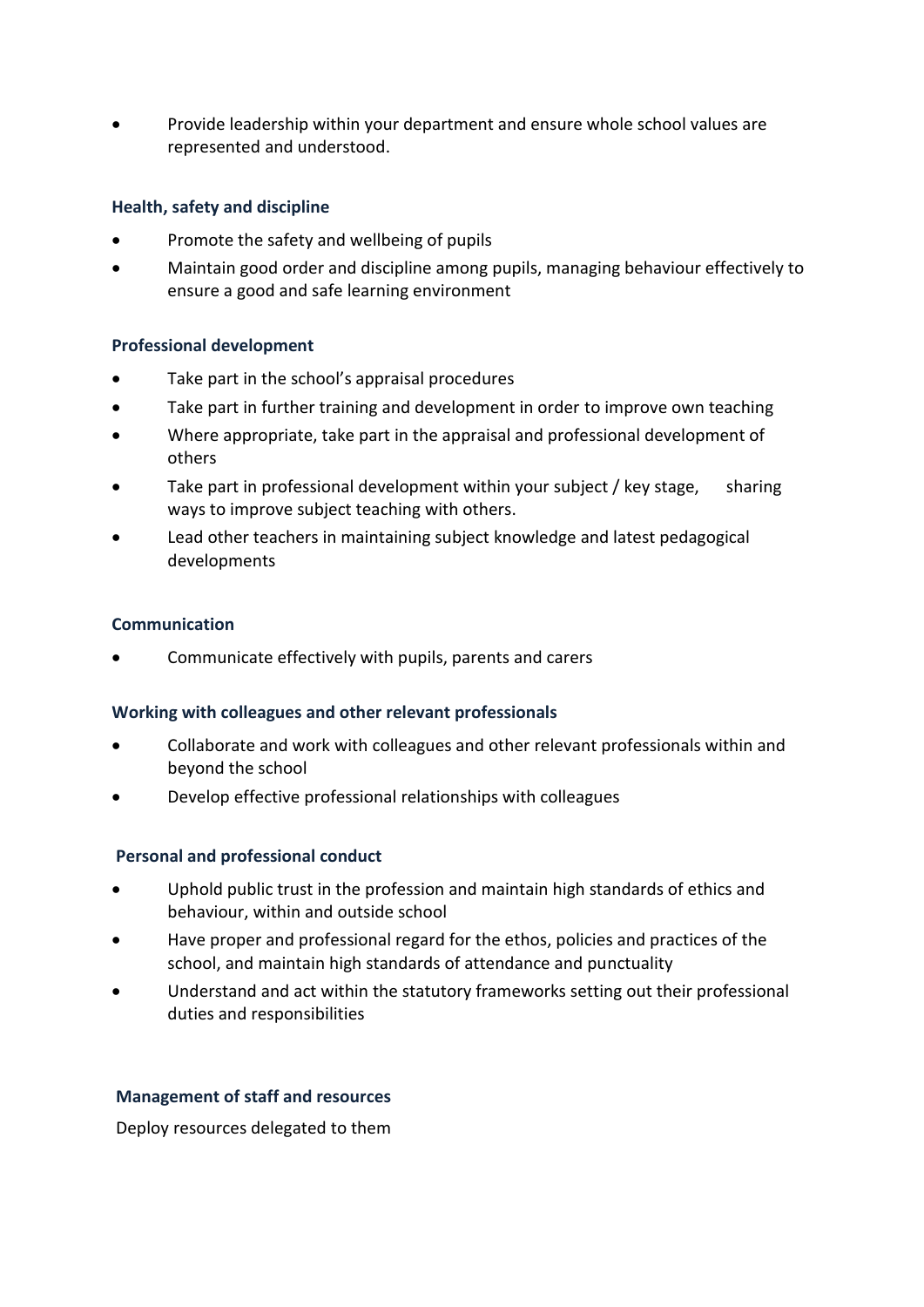The teacher will be required to safeguard and promote the welfare of children and young people and follow school policies and the staff code of conduct.

Please note, this is illustrative of the general nature and level of responsibility of the work to be undertaken, commensurate with the grade. It is not a comprehensive list of all tasks that the postholder will carry out.

| <b>CRITERIA</b>                       | <b>QUALITIES</b>                                                                                                                                                                                                                                                                                                                                                                                                                                                                                                                                                                                                                                                                                                                                                                                                                                                                                               |
|---------------------------------------|----------------------------------------------------------------------------------------------------------------------------------------------------------------------------------------------------------------------------------------------------------------------------------------------------------------------------------------------------------------------------------------------------------------------------------------------------------------------------------------------------------------------------------------------------------------------------------------------------------------------------------------------------------------------------------------------------------------------------------------------------------------------------------------------------------------------------------------------------------------------------------------------------------------|
| <b>Qualifications</b><br>and training | Qualified teacher status<br>$\bullet$<br>Successful teaching experience<br>Evidence of professional development relevant to this role<br>$\bullet$                                                                                                                                                                                                                                                                                                                                                                                                                                                                                                                                                                                                                                                                                                                                                             |
| <b>Skills and</b><br>knowledge        | Good knowledge of legislation and guidance on curriculum<br>requirements<br>Outstanding classroom practice, constantly showing a positive<br>and resilient approach to pupils and staff<br>Excellent communication and organisational skills<br>Knowledge of effective teaching and learning strategies<br>A good understanding of how children learn<br>Ability to adapt teaching to meet pupils' needs<br>Ability to build effective working relationships with pupils<br>Knowledge of guidance and requirements around safeguarding<br>children<br>Knowledge of effective behavior management strategies<br>Good IT skills, including previous use of various school<br>management systems.<br>Effective communication and interpersonal skills<br>$\bullet$<br>Ability to communicate a vision and inspire others<br>Ability to build effective working relationships with staff and<br>other stakeholders |

## Person specification